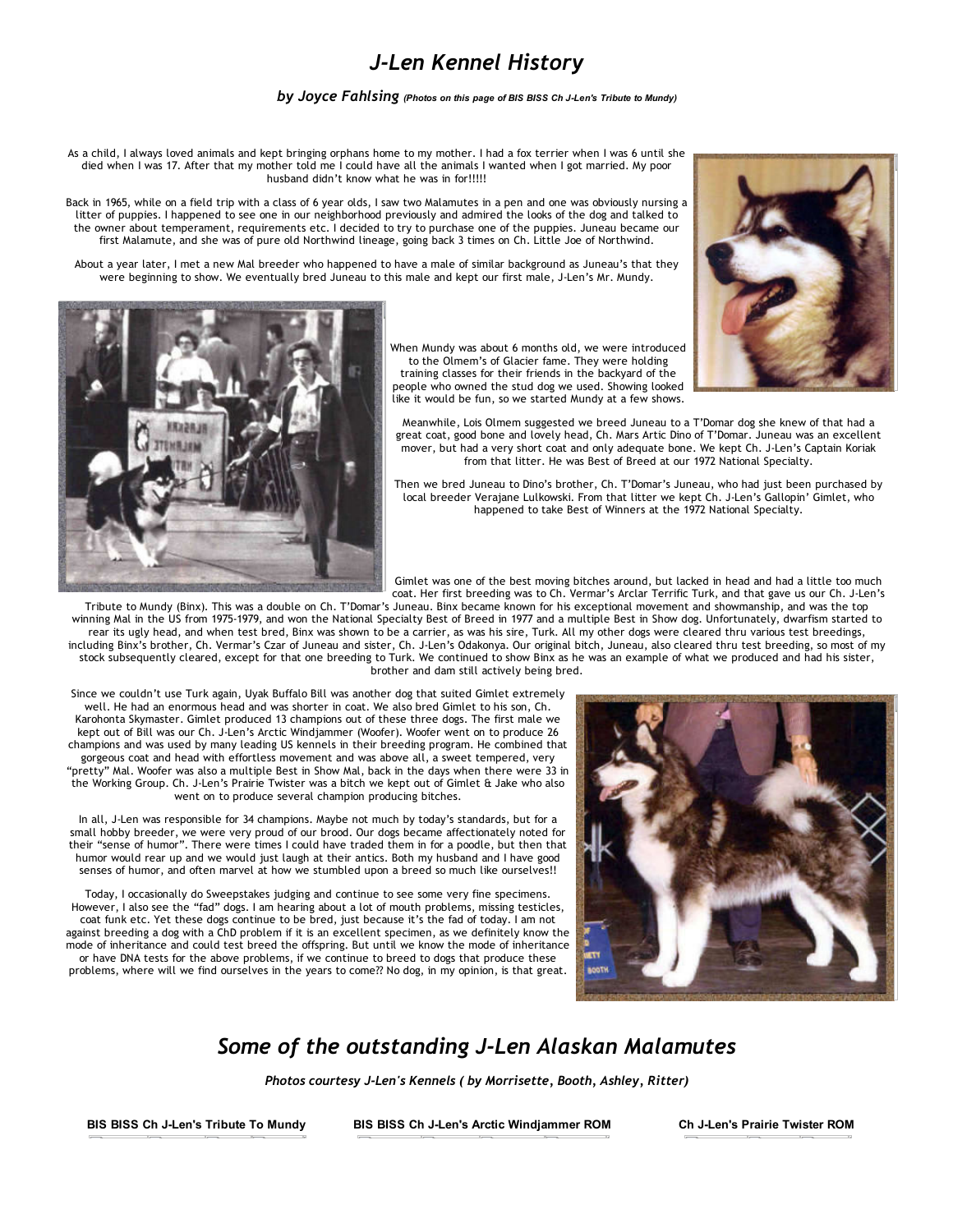





L - R: Brood Bitch Class Winner: Ch J-Len's Gallopin' Gimlet ROM with offspring: BIS BISS Ch J-Len's Tribute To Mundy, Ch Tsunami's Midnight Son, BIS BISS Ch JLen's Arctic Windjammer ROM, Ch JLen's Prairie Twister ROM



L - R: Stud Dog Class Winner: Ch J-Len's Arctic Windjammer ROM with offspring:

Ch Tsunami's Midnight Son, Ch Blue Ice Wanderlust, Ch JLen's Prairie Twister ROM





Juneau's Gay Lady (centre) with her sons:

Ch JLen's Repeat Performance BISS BIS Ch JLen's Tribute to Mundy (+1yr) & littersister Ch JLen's Odakonya